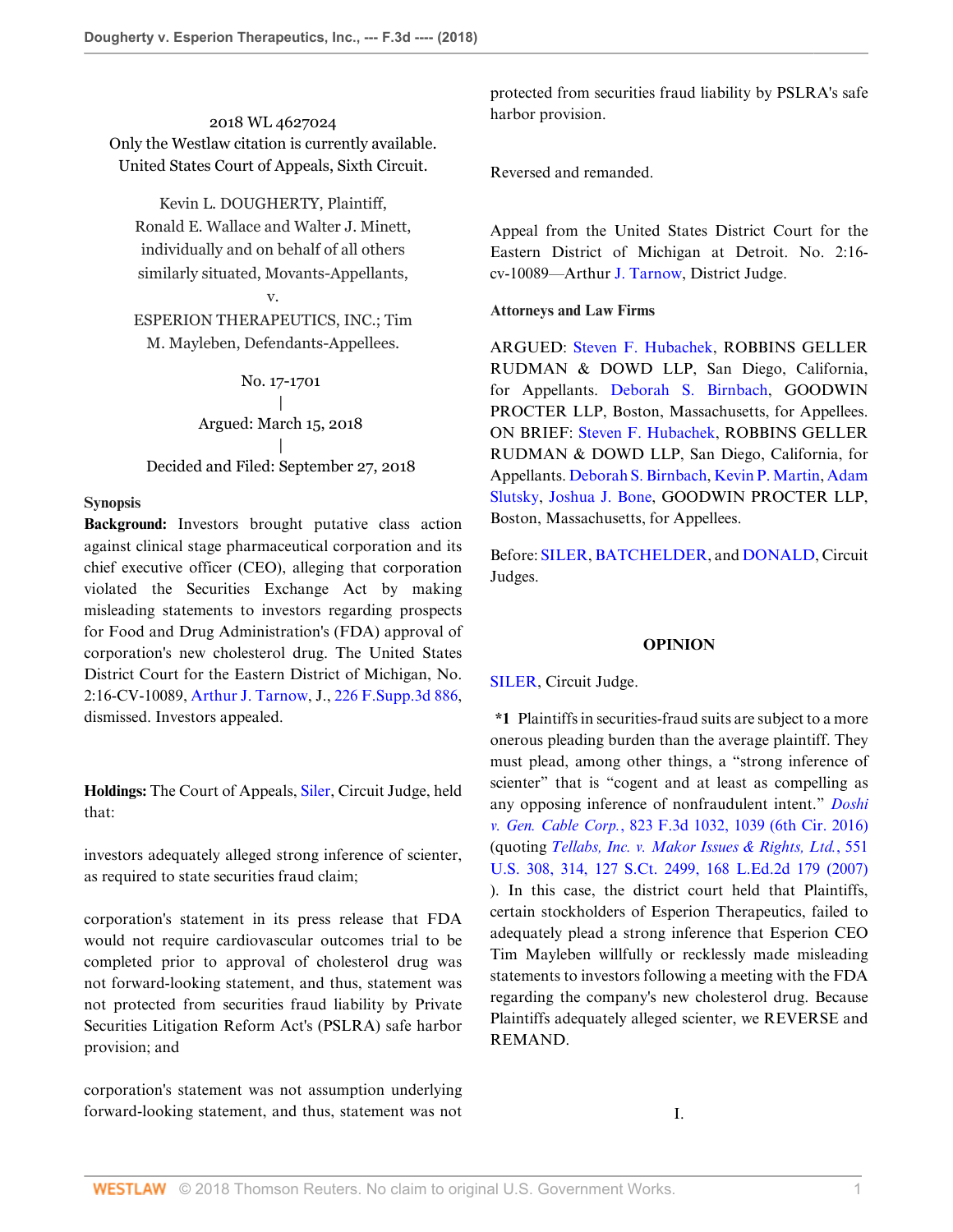Esperion is a pharmaceutical company that was formed in 2008. Since its incorporation, Esperion has neither sold any products nor generated any revenue, relying instead upon investor funding. Esperion's sole focus is the development of ETC-1002, a first-in-class oral medication designed to lower [LDL-cholesterol,](http://www.westlaw.com/Link/Document/FullText?entityType=mproc&entityId=Icb1f90fc475411db9765f9243f53508a&originationContext=document&transitionType=DocumentItem&contextData=(sc.Default)&vr=3.0&rs=cblt1.0) also known as "bad cholesterol." Elevated [LDL-cholesterol](http://www.westlaw.com/Link/Document/FullText?entityType=mproc&entityId=Icb1f90fc475411db9765f9243f53508a&originationContext=document&transitionType=DocumentItem&contextData=(sc.Default)&vr=3.0&rs=cblt1.0) is a significant risk factor in [cardiovascular disease](http://www.westlaw.com/Link/Document/FullText?entityType=disease&entityId=Ibd1c122b475411db9765f9243f53508a&originationContext=document&transitionType=DocumentItem&contextData=(sc.Default)&vr=3.0&rs=cblt1.0) and contributes to plaque deposits in arteries, which in turn cause [heart](http://www.westlaw.com/Link/Document/FullText?entityType=disease&entityId=Ib9c08b34475411db9765f9243f53508a&originationContext=document&transitionType=DocumentItem&contextData=(sc.Default)&vr=3.0&rs=cblt1.0) [attacks](http://www.westlaw.com/Link/Document/FullText?entityType=disease&entityId=Ib9c08b34475411db9765f9243f53508a&originationContext=document&transitionType=DocumentItem&contextData=(sc.Default)&vr=3.0&rs=cblt1.0), [strokes,](http://www.westlaw.com/Link/Document/FullText?entityType=disease&entityId=Iaa9b49b2475411db9765f9243f53508a&originationContext=document&transitionType=DocumentItem&contextData=(sc.Default)&vr=3.0&rs=cblt1.0) and other medical issues. According to the Centers for Disease Control, approximately seventyone million adults in the United States have elevated LDLcholesterol levels.

The current standard of care for patients with high cholesterol is a family of drugs called statins. However, the use of statins is accompanied by a number of possible side effects—muscle pain or weakness, memory loss, and increased glucose levels, to name a few. Esperion estimates that between two and seven million American adults are statin-intolerant due to these side effects.

Compared to statins, ETC-1002 acts at an earlier point in the body's synthesis of cholesterol and avoids the muscle pain and weakness that statins produce in some patients. Esperion hopes to market ETC-1002 as an alternative treatment for statin-intolerant patients. Additionally, ETC-1002 could be used as an add-on therapy for patients who suffer from [heterozygous familial](http://www.westlaw.com/Link/Document/FullText?entityType=disease&entityId=Ib351a9a2475411db9765f9243f53508a&originationContext=document&transitionType=DocumentItem&contextData=(sc.Default)&vr=3.0&rs=cblt1.0) [hypercholesterolemia](http://www.westlaw.com/Link/Document/FullText?entityType=disease&entityId=Ib351a9a2475411db9765f9243f53508a&originationContext=document&transitionType=DocumentItem&contextData=(sc.Default)&vr=3.0&rs=cblt1.0) (HeFH) and clinical [atherosclerotic](http://www.westlaw.com/Link/Document/FullText?entityType=disease&entityId=Ib080618a475411db9765f9243f53508a&originationContext=document&transitionType=DocumentItem&contextData=(sc.Default)&vr=3.0&rs=cblt1.0) [cardiovascular disease](http://www.westlaw.com/Link/Document/FullText?entityType=disease&entityId=Ib080618a475411db9765f9243f53508a&originationContext=document&transitionType=DocumentItem&contextData=(sc.Default)&vr=3.0&rs=cblt1.0) (ASCVD). Patients with those conditions are often unable to reach their recommended [LDL-cholesterol](http://www.westlaw.com/Link/Document/FullText?entityType=mproc&entityId=Icb1f90fc475411db9765f9243f53508a&originationContext=document&transitionType=DocumentItem&contextData=(sc.Default)&vr=3.0&rs=cblt1.0) levels using statins alone, so the addition of ETC-1002 to their course of treatment might help those patients reach their cholesterol-level goals.

To that end, Esperion sought FDA approval for ETC-1002. Any new drug must be put through a series of clinical trials before it can be marketed and sold in the United States. Following initial testing on animals, pharmaceutical companies must seek permission from the FDA to test the new drug on humans. *[N.J. Carpenters](http://www.westlaw.com/Link/Document/FullText?findType=Y&serNum=2016708777&pubNum=0000506&originatingDoc=If5ccff60c2b211e89a72e3efe6364bb2&refType=RP&fi=co_pp_sp_506_39&originationContext=document&vr=3.0&rs=cblt1.0&transitionType=DocumentItem&contextData=(sc.Search)#co_pp_sp_506_39) [Pension & Annuity Funds v. Biogen IDEC Inc.](http://www.westlaw.com/Link/Document/FullText?findType=Y&serNum=2016708777&pubNum=0000506&originatingDoc=If5ccff60c2b211e89a72e3efe6364bb2&refType=RP&fi=co_pp_sp_506_39&originationContext=document&vr=3.0&rs=cblt1.0&transitionType=DocumentItem&contextData=(sc.Search)#co_pp_sp_506_39)*, 537 F.3d [35, 39 \(1st Cir. 2008\)](http://www.westlaw.com/Link/Document/FullText?findType=Y&serNum=2016708777&pubNum=0000506&originatingDoc=If5ccff60c2b211e89a72e3efe6364bb2&refType=RP&fi=co_pp_sp_506_39&originationContext=document&vr=3.0&rs=cblt1.0&transitionType=DocumentItem&contextData=(sc.Search)#co_pp_sp_506_39) (citations omitted). If approved by the FDA, human clinical trials proceed in three phases:

> **\*2** Phase I studies generally involve twenty to eighty subjects, and are designed to determine how the drug works in humans and the side

effects associated with increasing doses. [[21 C.F.R.\] § 312.21\(a\)\(1\)](http://www.westlaw.com/Link/Document/FullText?findType=L&pubNum=1000547&cite=21CFRS312.21&originatingDoc=If5ccff60c2b211e89a72e3efe6364bb2&refType=LQ&originationContext=document&vr=3.0&rs=cblt1.0&transitionType=DocumentItem&contextData=(sc.Search)). Phase II studies usually involve no more than several hundred subjects, and are designed to evaluate the effectiveness of the drug, as well as common short-term side effects and risks. *Id.* [§ 312.21\(b\)](http://www.westlaw.com/Link/Document/FullText?findType=L&pubNum=1000547&cite=21CFRS312.21&originatingDoc=If5ccff60c2b211e89a72e3efe6364bb2&refType=SP&originationContext=document&vr=3.0&rs=cblt1.0&transitionType=DocumentItem&contextData=(sc.Search)#co_pp_a83b000018c76). Phase III studies are large-scale trials, usually involving several hundred to several thousand subjects, and are intended to gather the information necessary to provide an adequate basis for labeling the drug. *Id.*  $\S$  312.21(c)... After Phase III, the FDA considers the results of all of the clinical trials in determining whether to approve a drug for market. *See id.* §§ 314.125(b), 314.126(a).

*[Id.](http://www.westlaw.com/Link/Document/FullText?findType=Y&serNum=2016708777&pubNum=0000506&originatingDoc=If5ccff60c2b211e89a72e3efe6364bb2&refType=RP&originationContext=document&vr=3.0&rs=cblt1.0&transitionType=DocumentItem&contextData=(sc.Search))*

By August 2015, Esperion had completed three Phase 1 studies and seven Phase 2 studies. In each trial, Esperion reported that ETC-1002 was well-tolerated in the study population and demonstrated significant average [LDL](http://www.westlaw.com/Link/Document/FullText?entityType=mproc&entityId=Icb1f90fc475411db9765f9243f53508a&originationContext=document&transitionType=DocumentItem&contextData=(sc.Default)&vr=3.0&rs=cblt1.0)[cholesterol](http://www.westlaw.com/Link/Document/FullText?entityType=mproc&entityId=Icb1f90fc475411db9765f9243f53508a&originationContext=document&transitionType=DocumentItem&contextData=(sc.Default)&vr=3.0&rs=cblt1.0) reductions. That month, Esperion executives met with FDA officials for an "End-of-Phase 2 Meeting" to elicit feedback and advice regarding the path forward with Phase 3 of the approval process.

Following the meeting, Esperion published a press release on August 17, 2015, that contains two statements worth noting. First, the company stated that "[t]he FDA confirmed that LDL-C remains an acceptable clinical surrogate endpoint for the approval of an LDL-C lowering therapy such as ETC-1002 in patient populations who have a high unmet medical need, including patients with [HeFH] ... or [ASCVD]." Second, the company said that, "[b]ased upon feedback from the FDA, approval of ETC-1002 in the HeFH and ASCVD patient populations will not require the completion of a cardiovascular outcomes trial."

These statements require some explanation to be fully understood in context. A cardiovascular outcomes trial (CVOT) is a costly, lengthy study that measures a drug's effectiveness in reducing cardiovascular risk over several years. Because lower [LDL-cholesterol](http://www.westlaw.com/Link/Document/FullText?entityType=mproc&entityId=Icb1f90fc475411db9765f9243f53508a&originationContext=document&transitionType=DocumentItem&contextData=(sc.Default)&vr=3.0&rs=cblt1.0) is presumed to improve overall heart health, the FDA does not typically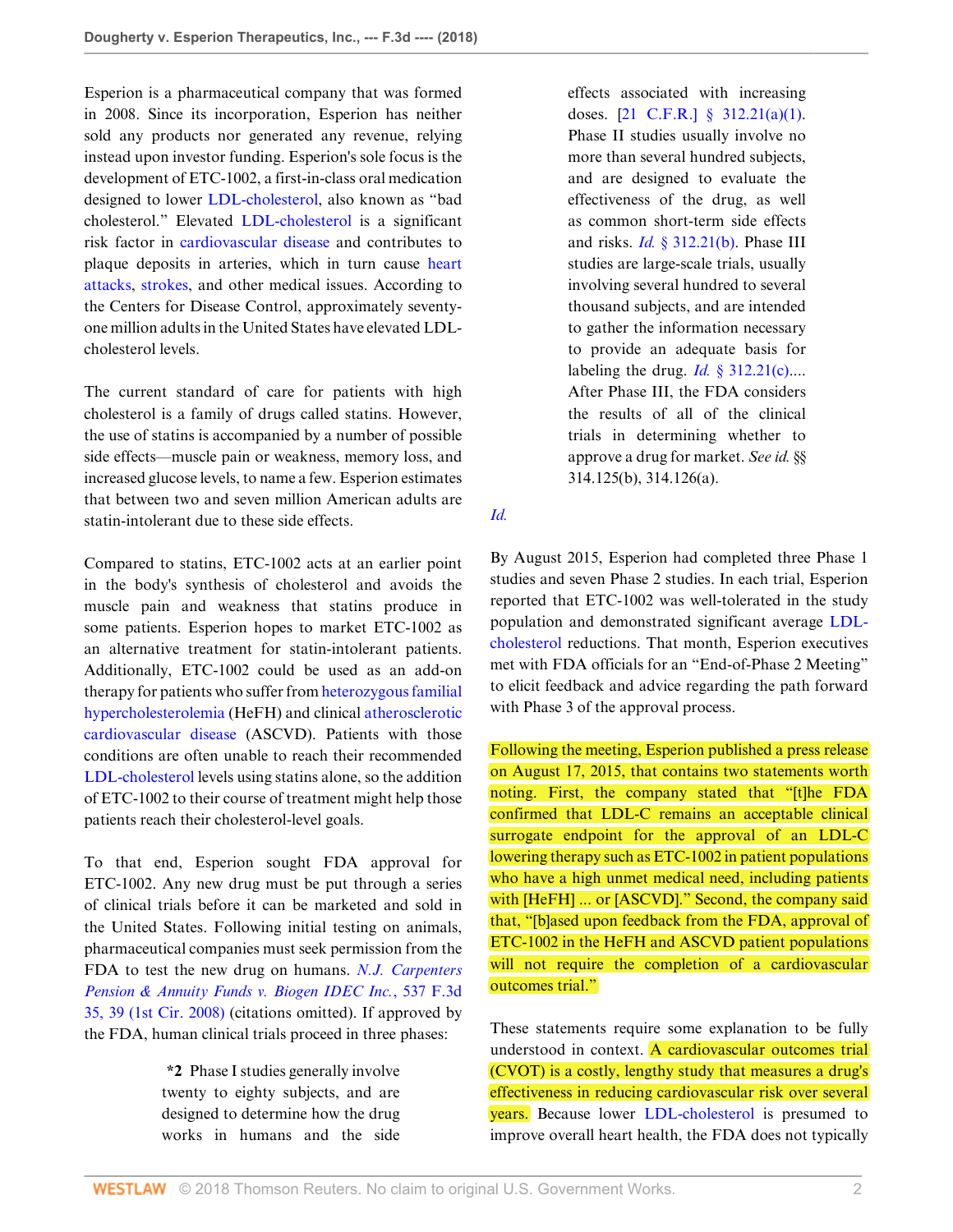require companies seeking approval of a new cholesterollowering drug to complete a CVOT and prove that the drug actually reduces cardiovascular risk. Instead, the FDA treats [LDL-cholesterol](http://www.westlaw.com/Link/Document/FullText?entityType=mproc&entityId=Icb1f90fc475411db9765f9243f53508a&originationContext=document&transitionType=DocumentItem&contextData=(sc.Default)&vr=3.0&rs=cblt1.0) as a "surrogate endpoint," or proxy, for cardiovascular risk. In other words, if a new drug is shown to lower [LDL-cholesterol](http://www.westlaw.com/Link/Document/FullText?entityType=mproc&entityId=Icb1f90fc475411db9765f9243f53508a&originationContext=document&transitionType=DocumentItem&contextData=(sc.Default)&vr=3.0&rs=cblt1.0), the FDA assumes that it also improves overall cardiovascular health. By saying that the FDA would continue to use [LDL-cholesterol](http://www.westlaw.com/Link/Document/FullText?entityType=mproc&entityId=Icb1f90fc475411db9765f9243f53508a&originationContext=document&transitionType=DocumentItem&contextData=(sc.Default)&vr=3.0&rs=cblt1.0) as a proxy for cardiovascular risk, and that the FDA would not require a completed CVOT prior to approving ETC-1002, **Esperion was essentially telling** its investors that ETC-1002 had a clear path to regulatory approval.

In a follow-up conference call with market analysts, CEO Tim Mayleben stated that Esperion issued the release "because we felt that some of the information we learned last week at our End-of-Phase II meeting about the regulatory path forward for [ETC-]1002 was important for you to know sooner rather than later, even though we don't yet have meeting minutes back from the FDA." Regarding the possibility of a CVOT, Mayleben said that "[w]e know that [ETC-]1002 will not require a CV outcomes trial to be completed prior to approval in patients with heterozygous FH and ASCVD, those patient populations that the FDA considers to have an appropriate benefit/risk ratio." Thus, Mayleben confirmed what Esperion had stated in its earlier press release—the company believed the FDA would not require a completed CVOT prior to approval of ETC-1002 for use in patients whose high cholesterol could not be managed using statins alone. However, Mayleben indicated that the company still intended to conduct a CVOT at some point, in hopes that the FDA would later approve ETC-1002 for broader use in patients seeking an overall reduction in the risk of [cardiovascular disease.](http://www.westlaw.com/Link/Document/FullText?entityType=disease&entityId=Ibd1c122b475411db9765f9243f53508a&originationContext=document&transitionType=DocumentItem&contextData=(sc.Default)&vr=3.0&rs=cblt1.0)

**\*3** During his conference call, Mayleben stressed the importance of receiving the FDA's final minutes from the meeting. He declined to fully answer several questions asked by participants in the conference call, saying that answers would have to wait until Esperion received the final minutes. And when Mayleben was asked how the FDA's minutes might differ from Esperion's notes from the meeting, he said that "we can't comment until we receive the final minutes from the FDA next month because ... we have [zero] interest in front running the FDA on this. The FDA's minutes are the only minutes that matter, and so we're going to wait for those minutes."

Esperion's press release also included cautionary language, warning investors that the release "contains" forward-looking statements that are made pursuant to the safe harbor provisions of the federal securities laws," and suggesting that "Esperion may need to change the design of its Phase 3 program once final minutes from the FDA meeting are received."

Market reaction was mostly positive following the press release and conference call. Some analysts were disappointed that the proposed study population for Esperion's Phase 3 trials was narrower than anticipated. However, most analysts focused on the fact that, according to Esperion, the FDA was not planning to require a completed CVOT as a prerequisite to approval for ETC-1002's use in the high-unmet-need patient population.

Following its receipt of the final FDA minutes, Esperion published another press release on September 28, 2015. Contrary to its August statements, Esperion said that the "FDA has encouraged the Company to initiate a cardiovascular outcomes trial promptly, which would be well underway at the time of the New Drug Application submission and review, since any concern regarding the benefit/risk assessment of ETC-1002 could necessitate a completed cardiovascular outcomes trial before approval." In a subsequent conference call, Mayleben acknowledged that this language was "slightly different" than the language used in the company's August statements. Mayleben explained that this difference "reflects ... as I was highlighting earlier about LDL as an accepted surrogate [and] whether it will continue to be an accepted surrogate. I think it highlights the dynamic nature of this therapeutic area." Market analysts seized on this change in position, and Esperion's stock dropped 48% the next day, from \$35.09 per share to \$18.33 per share.

Plaintiffs, the purchasers of Esperion common stock between August 18 and September 28, brought this class action against Esperion and Mayleben for violating §§ [10\(b\)](http://www.westlaw.com/Link/Document/FullText?findType=L&pubNum=1000546&cite=15USCAS78J&originatingDoc=If5ccff60c2b211e89a72e3efe6364bb2&refType=GA&originationContext=document&vr=3.0&rs=cblt1.0&transitionType=DocumentItem&contextData=(sc.Search)) and 20(a) of the Securities Exchange Act of 1934, as well as SEC Rule 10b-5. Their amended complaint alleges that Esperion misled investors by falsely stating that the FDA would not require a completed CVOT prior to approval of ETC-1002, causing Esperion stock to trade at artificially inflated levels during the class period. When the FDA's final meeting minutes forced the company to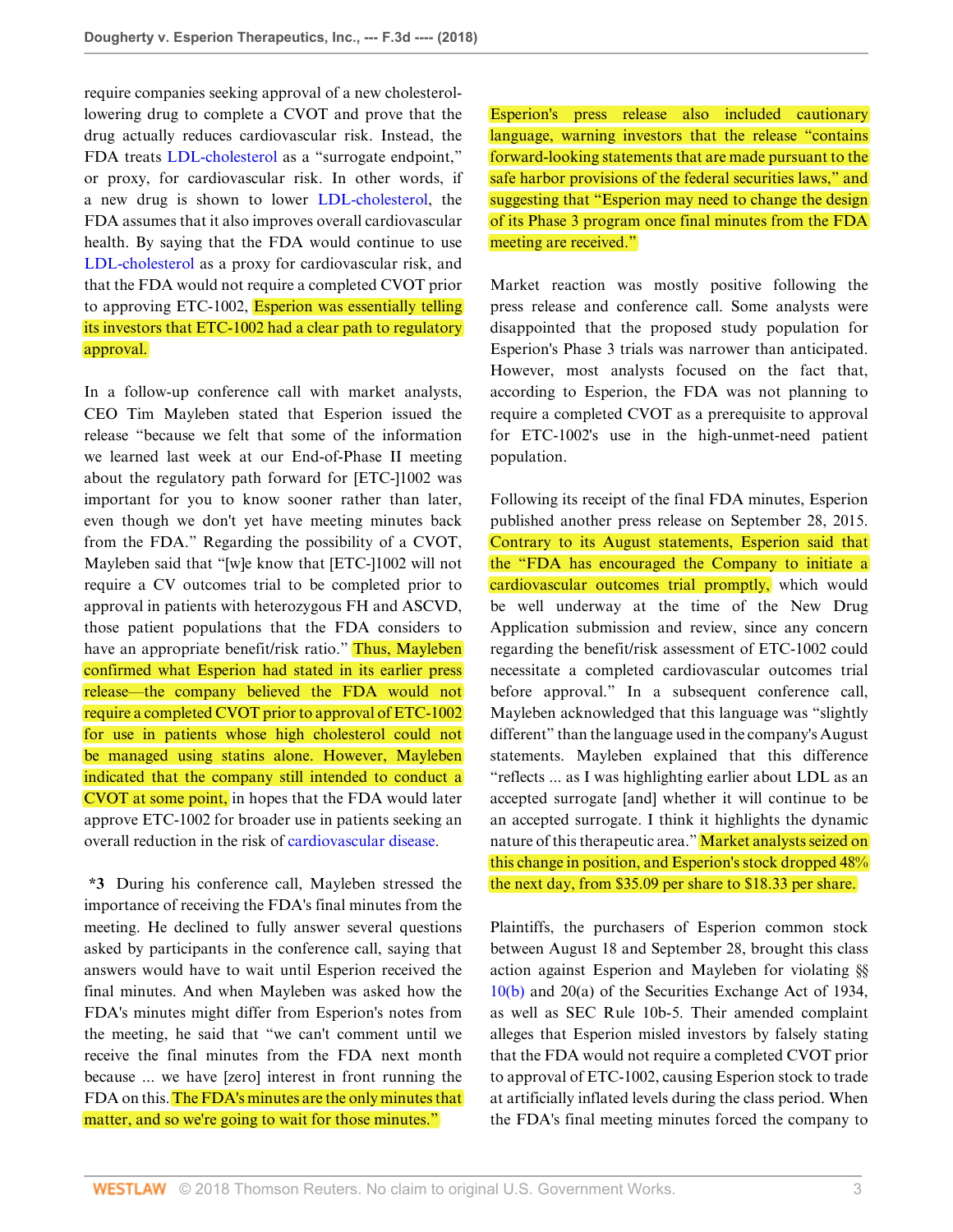reveal that the FDA might indeed require a completed CVOT before approving the drug, Plaintiffs say, Esperion stock plummeted.

Following a hearing, the district court granted Esperion's motion to dismiss. Relying on our holding in *[Kuyat v.](http://www.westlaw.com/Link/Document/FullText?findType=Y&serNum=2032983269&pubNum=0000506&originatingDoc=If5ccff60c2b211e89a72e3efe6364bb2&refType=RP&fi=co_pp_sp_506_440&originationContext=document&vr=3.0&rs=cblt1.0&transitionType=DocumentItem&contextData=(sc.Search)#co_pp_sp_506_440) [BioMimetic Therapeutics, Inc.](http://www.westlaw.com/Link/Document/FullText?findType=Y&serNum=2032983269&pubNum=0000506&originatingDoc=If5ccff60c2b211e89a72e3efe6364bb2&refType=RP&fi=co_pp_sp_506_440&originationContext=document&vr=3.0&rs=cblt1.0&transitionType=DocumentItem&contextData=(sc.Search)#co_pp_sp_506_440)*, 747 F.3d 435, 440 (6th Cir. [2014\)](http://www.westlaw.com/Link/Document/FullText?findType=Y&serNum=2032983269&pubNum=0000506&originatingDoc=If5ccff60c2b211e89a72e3efe6364bb2&refType=RP&fi=co_pp_sp_506_440&originationContext=document&vr=3.0&rs=cblt1.0&transitionType=DocumentItem&contextData=(sc.Search)#co_pp_sp_506_440), the district court found that Plaintiffs failed to adequately plead a strong inference of scienter because they failed to "identif[y] facts demonstrating that Esperion actually understood the FDA's communications in a way that was different than what was publicly disclosed." The court further held that Esperion's statements were not reckless because they were based upon the company's knowledge that the FDA had never before required a company to complete a CVOT prior to approval of a drug similar to ETC-1002. Last, the district court held that Esperion's statements fell within the Private Securities Litigation Reform Act's (PSLRA) safe harbor provision because they served as the basis for later forward-looking statements by the company. This appeal followed.  $\frac{1}{1}$  $\frac{1}{1}$  $\frac{1}{1}$ 

# II.

**\*4** We "review the grant of a motion to dismiss under Rule 12(b)(6) *de novo*, construing the record in the light most favorable to the non-moving party and accepting as true all well-pleaded allegations in the complaint." *[Republic Bank & Tr. Co. v. Bear Stearns & Co., Inc.](http://www.westlaw.com/Link/Document/FullText?findType=Y&serNum=2027935257&pubNum=0000506&originatingDoc=If5ccff60c2b211e89a72e3efe6364bb2&refType=RP&fi=co_pp_sp_506_246&originationContext=document&vr=3.0&rs=cblt1.0&transitionType=DocumentItem&contextData=(sc.Search)#co_pp_sp_506_246)*, 683 [F.3d 239, 246 \(6th Cir. 2012\)](http://www.westlaw.com/Link/Document/FullText?findType=Y&serNum=2027935257&pubNum=0000506&originatingDoc=If5ccff60c2b211e89a72e3efe6364bb2&refType=RP&fi=co_pp_sp_506_246&originationContext=document&vr=3.0&rs=cblt1.0&transitionType=DocumentItem&contextData=(sc.Search)#co_pp_sp_506_246) (citations omitted). "To survive a motion to dismiss, a complaint must contain sufficient factual matter, accepted as true, to ... allow[ ] the court to draw the reasonable inference that the defendant is liable for the misconduct alleged." *[Ashcroft v. Iqbal](http://www.westlaw.com/Link/Document/FullText?findType=Y&serNum=2018848474&pubNum=0000708&originatingDoc=If5ccff60c2b211e89a72e3efe6364bb2&refType=RP&originationContext=document&vr=3.0&rs=cblt1.0&transitionType=DocumentItem&contextData=(sc.Search))*, 556 [U.S. 662, 678, 129 S.Ct. 1937, 173 L.Ed.2d 868 \(2009\)](http://www.westlaw.com/Link/Document/FullText?findType=Y&serNum=2018848474&pubNum=0000708&originatingDoc=If5ccff60c2b211e89a72e3efe6364bb2&refType=RP&originationContext=document&vr=3.0&rs=cblt1.0&transitionType=DocumentItem&contextData=(sc.Search)) (citing *[Bell Atl. Corp. v. Twombly](http://www.westlaw.com/Link/Document/FullText?findType=Y&serNum=2012293296&pubNum=0000708&originatingDoc=If5ccff60c2b211e89a72e3efe6364bb2&refType=RP&originationContext=document&vr=3.0&rs=cblt1.0&transitionType=DocumentItem&contextData=(sc.Search))*, 550 U.S. 544, 556, 127 [S.Ct. 1955, 167 L.Ed.2d 929 \(2007\)](http://www.westlaw.com/Link/Document/FullText?findType=Y&serNum=2012293296&pubNum=0000708&originatingDoc=If5ccff60c2b211e89a72e3efe6364bb2&refType=RP&originationContext=document&vr=3.0&rs=cblt1.0&transitionType=DocumentItem&contextData=(sc.Search)) ).

Plaintiffs' securities-fraud claims also implicate the heightened pleading standards of [Federal Rule of Civil](http://www.westlaw.com/Link/Document/FullText?findType=L&pubNum=1000600&cite=USFRCPR9&originatingDoc=If5ccff60c2b211e89a72e3efe6364bb2&refType=LQ&originationContext=document&vr=3.0&rs=cblt1.0&transitionType=DocumentItem&contextData=(sc.Search)) [Procedure 9\(b\).](http://www.westlaw.com/Link/Document/FullText?findType=L&pubNum=1000600&cite=USFRCPR9&originatingDoc=If5ccff60c2b211e89a72e3efe6364bb2&refType=LQ&originationContext=document&vr=3.0&rs=cblt1.0&transitionType=DocumentItem&contextData=(sc.Search)) *[Ind. State Dist. Council of Laborers](http://www.westlaw.com/Link/Document/FullText?findType=Y&serNum=2020161167&pubNum=0000506&originatingDoc=If5ccff60c2b211e89a72e3efe6364bb2&refType=RP&fi=co_pp_sp_506_942&originationContext=document&vr=3.0&rs=cblt1.0&transitionType=DocumentItem&contextData=(sc.Search)#co_pp_sp_506_942) [& Hod Carriers Pension & Welfare Fund v. Omnicare,](http://www.westlaw.com/Link/Document/FullText?findType=Y&serNum=2020161167&pubNum=0000506&originatingDoc=If5ccff60c2b211e89a72e3efe6364bb2&refType=RP&fi=co_pp_sp_506_942&originationContext=document&vr=3.0&rs=cblt1.0&transitionType=DocumentItem&contextData=(sc.Search)#co_pp_sp_506_942) Inc.* (*Omnicare I* [\), 583 F.3d 935, 942 \(6th Cir. 2009\)](http://www.westlaw.com/Link/Document/FullText?findType=Y&serNum=2020161167&pubNum=0000506&originatingDoc=If5ccff60c2b211e89a72e3efe6364bb2&refType=RP&fi=co_pp_sp_506_942&originationContext=document&vr=3.0&rs=cblt1.0&transitionType=DocumentItem&contextData=(sc.Search)#co_pp_sp_506_942). Accordingly, their complaint must "(1) specify the statements that the plaintiff contends were fraudulent, (2) identify the speaker, (3) state where and when the statements were made, and (4) explain why the statements

were fraudulent." *Id.* [at 942-43](http://www.westlaw.com/Link/Document/FullText?findType=Y&serNum=2020161167&pubNum=0000506&originatingDoc=If5ccff60c2b211e89a72e3efe6364bb2&refType=RP&fi=co_pp_sp_506_942&originationContext=document&vr=3.0&rs=cblt1.0&transitionType=DocumentItem&contextData=(sc.Search)#co_pp_sp_506_942) (citations and internal quotation marks omitted).

As a final threshold matter, the PSLRA imposes two additional pleading requirements. Plaintiffs' complaint must " 'specify each statement alleged to have been misleading' along with 'the reason or reasons why the statement is misleading' " and "state with particularity facts giving rise to a strong inference that the defendant acted with the required state of mind." *Id.* [at 942](http://www.westlaw.com/Link/Document/FullText?findType=Y&serNum=2020161167&pubNum=0000506&originatingDoc=If5ccff60c2b211e89a72e3efe6364bb2&refType=RP&fi=co_pp_sp_506_942&originationContext=document&vr=3.0&rs=cblt1.0&transitionType=DocumentItem&contextData=(sc.Search)#co_pp_sp_506_942) (quoting [15 U.S.C. § 78u-4\(b\)\(1\)](http://www.westlaw.com/Link/Document/FullText?findType=L&pubNum=1000546&cite=15USCAS78U-4&originatingDoc=If5ccff60c2b211e89a72e3efe6364bb2&refType=RB&originationContext=document&vr=3.0&rs=cblt1.0&transitionType=DocumentItem&contextData=(sc.Search)#co_pp_3fed000053a85), [\(b\)\(2\)](http://www.westlaw.com/Link/Document/FullText?findType=L&pubNum=1000546&cite=15USCAS78U-4&originatingDoc=If5ccff60c2b211e89a72e3efe6364bb2&refType=RB&originationContext=document&vr=3.0&rs=cblt1.0&transitionType=DocumentItem&contextData=(sc.Search)#co_pp_c0ae00006c482) ).

## III.

## A.

<span id="page-3-0"></span>To succeed on their claims under  $\S 10(b)$  of the 1934 Act and SEC Rule 10b-5, Plaintiffs must prove six elements: "(1) a material misrepresentation or omission by the defendant; (2) scienter; (3) a connection between the misrepresentation or omission and the purchase or sale of a security; (4) reliance upon the misrepresentation or omission; (5) economic loss; and (6) loss causation." *[In](http://www.westlaw.com/Link/Document/FullText?findType=Y&serNum=2034571966&pubNum=0000506&originatingDoc=If5ccff60c2b211e89a72e3efe6364bb2&refType=RP&fi=co_pp_sp_506_469&originationContext=document&vr=3.0&rs=cblt1.0&transitionType=DocumentItem&contextData=(sc.Search)#co_pp_sp_506_469) [re Omnicare, Inc. Sec. Litig.](http://www.westlaw.com/Link/Document/FullText?findType=Y&serNum=2034571966&pubNum=0000506&originatingDoc=If5ccff60c2b211e89a72e3efe6364bb2&refType=RP&fi=co_pp_sp_506_469&originationContext=document&vr=3.0&rs=cblt1.0&transitionType=DocumentItem&contextData=(sc.Search)#co_pp_sp_506_469)* (*Omnicare III* ), 769 F.3d [455, 469 \(6th Cir. 2014\)](http://www.westlaw.com/Link/Document/FullText?findType=Y&serNum=2034571966&pubNum=0000506&originatingDoc=If5ccff60c2b211e89a72e3efe6364bb2&refType=RP&fi=co_pp_sp_506_469&originationContext=document&vr=3.0&rs=cblt1.0&transitionType=DocumentItem&contextData=(sc.Search)#co_pp_sp_506_469) (quoting *[Matrixx Initiatives,](http://www.westlaw.com/Link/Document/FullText?findType=Y&serNum=2024826834&pubNum=0000708&originatingDoc=If5ccff60c2b211e89a72e3efe6364bb2&refType=RP&originationContext=document&vr=3.0&rs=cblt1.0&transitionType=DocumentItem&contextData=(sc.Search)) Inc. v. Siracusano*[, 563 U.S. 27, 37-38, 131 S.Ct. 1309,](http://www.westlaw.com/Link/Document/FullText?findType=Y&serNum=2024826834&pubNum=0000708&originatingDoc=If5ccff60c2b211e89a72e3efe6364bb2&refType=RP&originationContext=document&vr=3.0&rs=cblt1.0&transitionType=DocumentItem&contextData=(sc.Search)) [179 L.Ed.2d 398 \(2011\)](http://www.westlaw.com/Link/Document/FullText?findType=Y&serNum=2024826834&pubNum=0000708&originatingDoc=If5ccff60c2b211e89a72e3efe6364bb2&refType=RP&originationContext=document&vr=3.0&rs=cblt1.0&transitionType=DocumentItem&contextData=(sc.Search)) ). The district court held that Plaintiffs' amended complaint failed to adequately allege a strong inference of scienter. "In the securities-fraud context, scienter includes a knowing and deliberate intent to manipulate, deceive, or defraud, and recklessness." *Doshi*[, 823 F.3d at 1039](http://www.westlaw.com/Link/Document/FullText?findType=Y&serNum=2038920033&pubNum=0000506&originatingDoc=If5ccff60c2b211e89a72e3efe6364bb2&refType=RP&fi=co_pp_sp_506_1039&originationContext=document&vr=3.0&rs=cblt1.0&transitionType=DocumentItem&contextData=(sc.Search)#co_pp_sp_506_1039) (citations and internal quotation marks omitted).

In *Tellabs*[, 551 U.S. 308, 127 S.Ct. 2499, 168 L.Ed.2d](http://www.westlaw.com/Link/Document/FullText?findType=Y&serNum=2012518448&pubNum=0000708&originatingDoc=If5ccff60c2b211e89a72e3efe6364bb2&refType=RP&originationContext=document&vr=3.0&rs=cblt1.0&transitionType=DocumentItem&contextData=(sc.Search)) [179](http://www.westlaw.com/Link/Document/FullText?findType=Y&serNum=2012518448&pubNum=0000708&originatingDoc=If5ccff60c2b211e89a72e3efe6364bb2&refType=RP&originationContext=document&vr=3.0&rs=cblt1.0&transitionType=DocumentItem&contextData=(sc.Search)), the Supreme Court set forth a three-part test used by lower courts to determine the sufficiency of a plaintiff's scienter allegations. First, we must "accept all factual allegations in the complaint as true." *Id.* [at 322, 127](http://www.westlaw.com/Link/Document/FullText?findType=Y&serNum=2012518448&pubNum=0000708&originatingDoc=If5ccff60c2b211e89a72e3efe6364bb2&refType=RP&originationContext=document&vr=3.0&rs=cblt1.0&transitionType=DocumentItem&contextData=(sc.Search)) [S.Ct. 2499.](http://www.westlaw.com/Link/Document/FullText?findType=Y&serNum=2012518448&pubNum=0000708&originatingDoc=If5ccff60c2b211e89a72e3efe6364bb2&refType=RP&originationContext=document&vr=3.0&rs=cblt1.0&transitionType=DocumentItem&contextData=(sc.Search)) Second, we "must consider the complaint in its entirety" to determine "whether *all* of the facts alleged, taken collectively, give rise to a strong inference of scienter." *Id.* [at 322-23, 127 S.Ct. 2499.](http://www.westlaw.com/Link/Document/FullText?findType=Y&serNum=2012518448&pubNum=0000708&originatingDoc=If5ccff60c2b211e89a72e3efe6364bb2&refType=RP&originationContext=document&vr=3.0&rs=cblt1.0&transitionType=DocumentItem&contextData=(sc.Search)) Third, we "must take into account plausible opposing inferences" and decide whether "a reasonable person would deem the inference of scienter cogent and at least as compelling as any opposing inference one could draw from the facts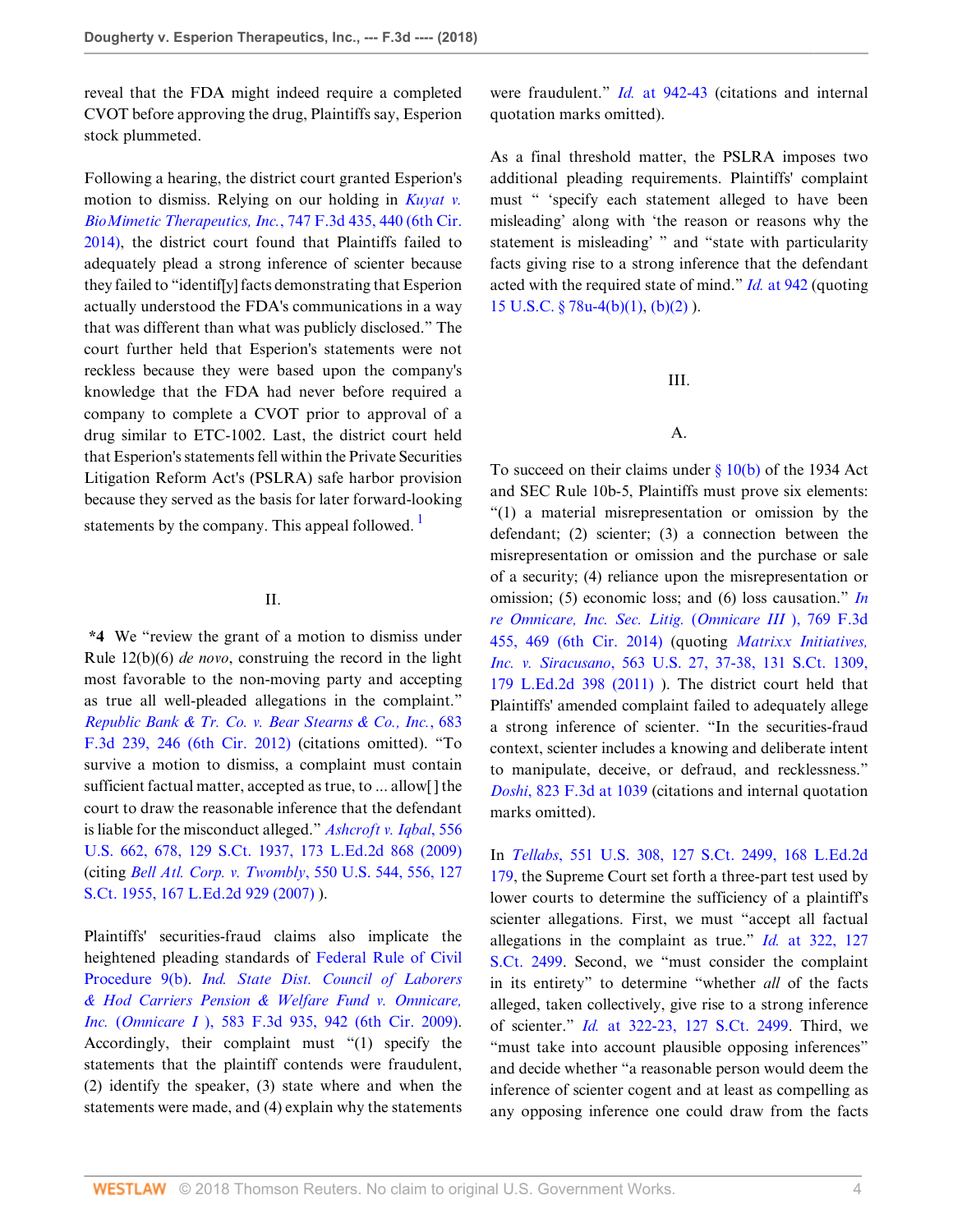alleged." *Id.* [at 323-24, 127 S.Ct. 2499](http://www.westlaw.com/Link/Document/FullText?findType=Y&serNum=2012518448&pubNum=0000708&originatingDoc=If5ccff60c2b211e89a72e3efe6364bb2&refType=RP&originationContext=document&vr=3.0&rs=cblt1.0&transitionType=DocumentItem&contextData=(sc.Search)). We apply this test with reference to nine non-exhaustive factors:

> (1) insider trading at a suspicious time or in an unusual amount; (2) divergence between internal reports and external statements on the same subject; (3) closeness in time of an allegedly fraudulent statement or omission and the later disclosure of inconsistent information; (4) evidence of bribery by a top company official; (5) existence of an ancillary lawsuit charging fraud by a company and the company's quick settlement of that suit; (6) disregard of the most current factual information before making statements; (7) disclosure of accounting information in such a way that its negative implications could only be understood by someone with a high degree of sophistication; (8) the personal interest of certain directors in not informing disinterested directors of an impending sale of stock; and (9) the self-interested motivation of defendants in the form of saving their salaries or jobs.

# **\*5** *Omnicare III*[, 769 F.3d at 473](http://www.westlaw.com/Link/Document/FullText?findType=Y&serNum=2034571966&pubNum=0000506&originatingDoc=If5ccff60c2b211e89a72e3efe6364bb2&refType=RP&fi=co_pp_sp_506_473&originationContext=document&vr=3.0&rs=cblt1.0&transitionType=DocumentItem&contextData=(sc.Search)#co_pp_sp_506_473) (quoting *[Helwig v.](http://www.westlaw.com/Link/Document/FullText?findType=Y&serNum=2001454808&pubNum=0000506&originatingDoc=If5ccff60c2b211e89a72e3efe6364bb2&refType=RP&fi=co_pp_sp_506_552&originationContext=document&vr=3.0&rs=cblt1.0&transitionType=DocumentItem&contextData=(sc.Search)#co_pp_sp_506_552) Vencor, Inc.*[, 251 F.3d 540, 552 \(6th Cir. 2001\)](http://www.westlaw.com/Link/Document/FullText?findType=Y&serNum=2001454808&pubNum=0000506&originatingDoc=If5ccff60c2b211e89a72e3efe6364bb2&refType=RP&fi=co_pp_sp_506_552&originationContext=document&vr=3.0&rs=cblt1.0&transitionType=DocumentItem&contextData=(sc.Search)#co_pp_sp_506_552) ).

Plaintiffs' theory of scienter is straightforward. After meeting with the FDA in August, Esperion issued statements saying that the FDA told Esperion that it would not need to complete a CVOT prior to approval in the high-unmet-need patient population, and that the FDA would continue to consider lower LDL-cholesterol levels as a proxy for improved heart health. But after the FDA published its final minutes from the Endof-Phase 2 meeting, Esperion issued statements saying that the FDA might require a completed CVOT before approving ETC-1002, and that there was some doubt regarding whether lower LDL-cholesterol would remain an acceptable proxy. According to Plaintiffs, the only explanation for this discrepancy is that Esperion's August statements regarding what transpired at the meeting were knowingly or recklessly false. After all, according

to administrative guidance, the FDA's minutes are the "official record" of what transpired at the End-of-Phase 2 meeting. U.S. Dep't of Health & Human Servs., *Guidance for Industry*: *Formal Meetings Between the FDA and Sponsors or Applicants* 10, ¶ X (May 2009) (accessible at https://bit.ly/2q3itP6). Therefore, there should have been no substantial difference between the FDA's minutes and Esperion's original account of the meeting.

Esperion offers two possible explanations for the differences between its August and September statements. The company first says that Esperion's September statements were made with "the benefit of further information not available in August"—i.e., the FDA's final minutes. In other words, Esperion suggests that the FDA's minutes did not accurately reflect what transpired at the End-of-Phase 2 meeting. Under this theory, some time after the meeting, the FDA decided to change its positions regarding the necessity of a completed preapproval CVOT and the viability of LDL-cholesterol as a proxy for cardiovascular risk. Those changes in position were then added to the FDA's meeting minutes, and Esperion was caught unaware.

Second, Esperion suggests that it "might have left the meeting with a different impression than the FDA minutes ultimately reflected." Under this theory, the FDA accurately stated its positions during the meeting, but the company's executives simply misunderstood what the FDA told them. Esperion then repeated those mistaken beliefs—along with significant cautionary language—to its investors in August, and later corrected its statements once the FDA published its minutes.

Neither explanation, however, is more plausible than the knowing or reckless fraud alleged by Plaintiffs. Esperion provides no reason why the FDA would have changed its position following the End-of-Phase 2 meeting. Granted, the FDA has a dispute resolution procedure through which drug sponsors can seek changes to the minutes when there are "significant differences in understanding" between the FDA and the sponsor. *Id.* at 10-11, ¶ XI. This lends credence to Esperion's argument that the FDA's minutes sometimes differ from what actually transpires at a meeting. But here, Esperion did not avail itself of the dispute resolution procedure, even though the FDA's minutes (according to Esperion) represented a material shift from what the FDA told the company in August. Esperion argues that it could not have gained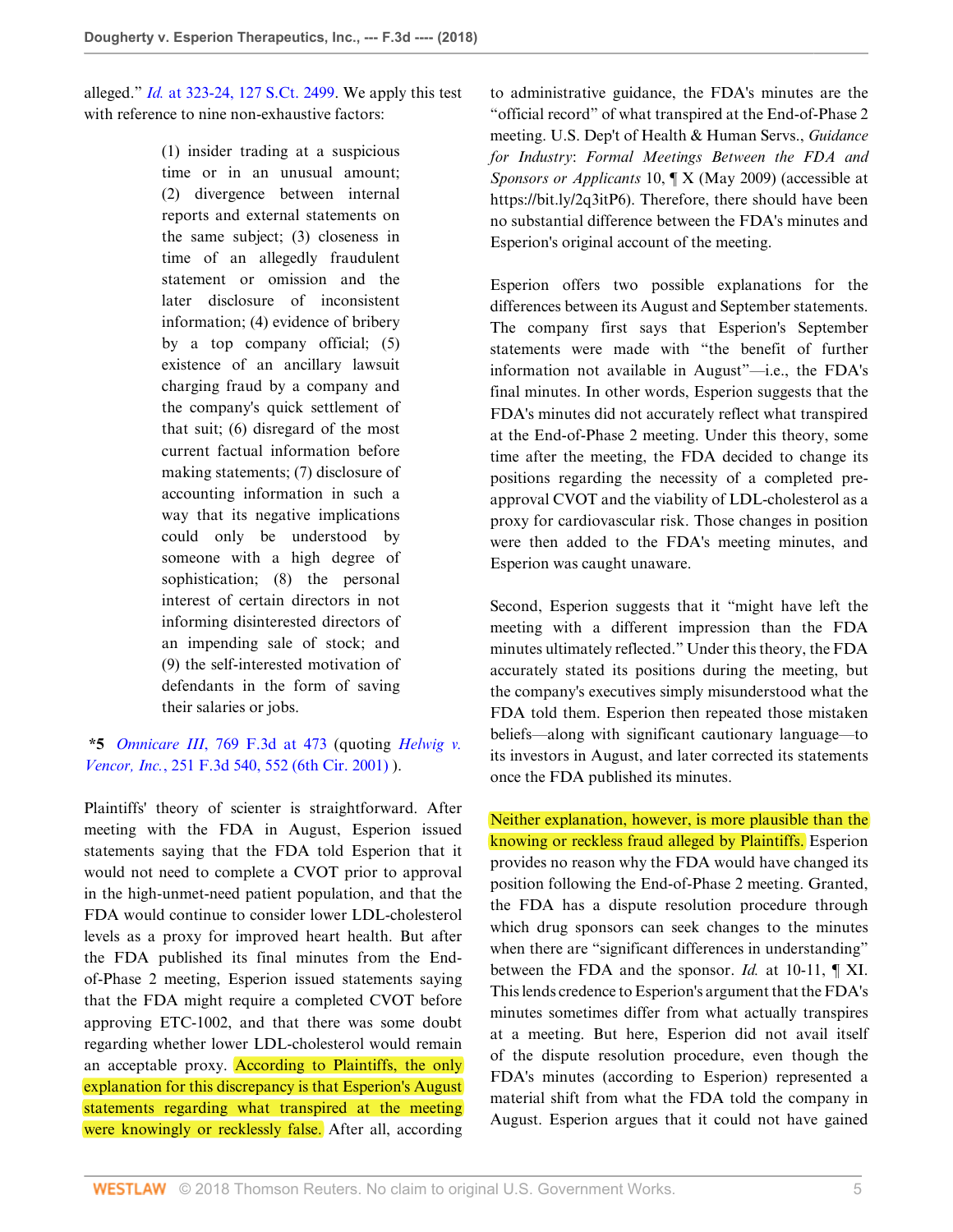any advantage from requesting revised minutes, since the FDA could still have required the company to complete a pre-approval CVOT. One advantage readily comes to mind: removing the basis for this suit. Although it is possible that the FDA's minutes differed from what was actually said during the End-of-Phase 2 meeting, this explanation is no more plausible than Plaintiffs' inference that Esperion knowingly and deliberately misrepresented the FDA's statements.

**\*6** Esperion's suggestion that its executives misapprehended the FDA's position is also unavailing. In a securities-fraud case, an inference of recklessness is sufficient to satisfy a plaintiff's pleading burden on the scienter element. *Doshi*[, 823 F.3d at 1039.](http://www.westlaw.com/Link/Document/FullText?findType=Y&serNum=2038920033&pubNum=0000506&originatingDoc=If5ccff60c2b211e89a72e3efe6364bb2&refType=RP&fi=co_pp_sp_506_1039&originationContext=document&vr=3.0&rs=cblt1.0&transitionType=DocumentItem&contextData=(sc.Search)#co_pp_sp_506_1039) And in this context, recklessness is defined as "highly unreasonable conduct which is an extreme departure from the standards of ordinary care ... akin to conscious disregard." *[PR](http://www.westlaw.com/Link/Document/FullText?findType=Y&serNum=2004349872&pubNum=0000506&originatingDoc=If5ccff60c2b211e89a72e3efe6364bb2&refType=RP&fi=co_pp_sp_506_681&originationContext=document&vr=3.0&rs=cblt1.0&transitionType=DocumentItem&contextData=(sc.Search)#co_pp_sp_506_681) Diamonds Inc. v. Chandler*[, 364 F.3d 671, 681 \(6th Cir.](http://www.westlaw.com/Link/Document/FullText?findType=Y&serNum=2004349872&pubNum=0000506&originatingDoc=If5ccff60c2b211e89a72e3efe6364bb2&refType=RP&fi=co_pp_sp_506_681&originationContext=document&vr=3.0&rs=cblt1.0&transitionType=DocumentItem&contextData=(sc.Search)#co_pp_sp_506_681) [2004\)](http://www.westlaw.com/Link/Document/FullText?findType=Y&serNum=2004349872&pubNum=0000506&originatingDoc=If5ccff60c2b211e89a72e3efe6364bb2&refType=RP&fi=co_pp_sp_506_681&originationContext=document&vr=3.0&rs=cblt1.0&transitionType=DocumentItem&contextData=(sc.Search)#co_pp_sp_506_681) (citations omitted). If Esperion is conceding that it was told by the FDA that it must complete a CVOT, but then mistakenly told its investors the exact opposite, this supports Plaintiffs' inference of recklessness. This is especially true in light of the high stakes involved. Esperion's success as a company depends entirely upon the success of ETC-1002, its only product, and adding a completed CVOT as a prerequisite to approval makes an already arduous process more costly and lengthy.

Three of the *[Helwig](http://www.westlaw.com/Link/Document/FullText?findType=Y&serNum=2001454808&pubNum=0000506&originatingDoc=If5ccff60c2b211e89a72e3efe6364bb2&refType=RP&originationContext=document&vr=3.0&rs=cblt1.0&transitionType=DocumentItem&contextData=(sc.Search))* factors weigh in Plaintiffs' favor. First, and most significantly, Plaintiffs have shown divergence between Esperion's internal reports regarding the FDA approval process and its external statements on the same subject. *Helwig*[, 251 F.3d at 552.](http://www.westlaw.com/Link/Document/FullText?findType=Y&serNum=2001454808&pubNum=0000506&originatingDoc=If5ccff60c2b211e89a72e3efe6364bb2&refType=RP&fi=co_pp_sp_506_552&originationContext=document&vr=3.0&rs=cblt1.0&transitionType=DocumentItem&contextData=(sc.Search)#co_pp_sp_506_552) We have described divergence as the "key factor" to a finding of scienter. *[City of Monroe Emps. Ret. Sys. v. Bridgestone Corp.](http://www.westlaw.com/Link/Document/FullText?findType=Y&serNum=2006184445&pubNum=0000506&originatingDoc=If5ccff60c2b211e89a72e3efe6364bb2&refType=RP&fi=co_pp_sp_506_688&originationContext=document&vr=3.0&rs=cblt1.0&transitionType=DocumentItem&contextData=(sc.Search)#co_pp_sp_506_688)*, 399 [F.3d 651, 688 \(6th Cir. 2005\)](http://www.westlaw.com/Link/Document/FullText?findType=Y&serNum=2006184445&pubNum=0000506&originatingDoc=If5ccff60c2b211e89a72e3efe6364bb2&refType=RP&fi=co_pp_sp_506_688&originationContext=document&vr=3.0&rs=cblt1.0&transitionType=DocumentItem&contextData=(sc.Search)#co_pp_sp_506_688). Plaintiffs allege that the FDA's minutes reflect what actually transpired at the Endof-Phase 2 meeting. Because Esperion executives attended the meeting and presumably understood what was said, Plaintiffs suggest, the company knew internally that the FDA might require a completed pre-approval CVOT, and might not allow the company to use [LDL-cholesterol](http://www.westlaw.com/Link/Document/FullText?entityType=mproc&entityId=Icb1f90fc475411db9765f9243f53508a&originationContext=document&transitionType=DocumentItem&contextData=(sc.Default)&vr=3.0&rs=cblt1.0) as a surrogate for cardiovascular risk. Yet Esperion's press release, an external statement, "confirmed that LDL-C remains an acceptable clinical surrogate endpoint," and said that "approval of ETC-1002 in the HeFH and ASCVD patient populations will not require the completion of a [CVOT]."

Esperion balks, arguing that the End-of-Phase 2 meeting and the FDA's minutes do not qualify as "internal reports" for the purpose of the second *[Helwig](http://www.westlaw.com/Link/Document/FullText?findType=Y&serNum=2001454808&pubNum=0000506&originatingDoc=If5ccff60c2b211e89a72e3efe6364bb2&refType=RP&originationContext=document&vr=3.0&rs=cblt1.0&transitionType=DocumentItem&contextData=(sc.Search))* factor. But this formalistic definition is inconsistent with the way we have understood "internal reports" in the past. In *[Bridgestone](http://www.westlaw.com/Link/Document/FullText?findType=Y&serNum=2006184445&pubNum=0000506&originatingDoc=If5ccff60c2b211e89a72e3efe6364bb2&refType=RP&originationContext=document&vr=3.0&rs=cblt1.0&transitionType=DocumentItem&contextData=(sc.Search))*, for instance, we viewed the contents of meetings at which senior corporate officers were present as "internal reports." *[Id.](http://www.westlaw.com/Link/Document/FullText?findType=Y&serNum=2006184445&pubNum=0000506&originatingDoc=If5ccff60c2b211e89a72e3efe6364bb2&refType=RP&originationContext=document&vr=3.0&rs=cblt1.0&transitionType=DocumentItem&contextData=(sc.Search))*

Relatedly, Plaintiffs' allegations also fall under the sixth *[Helwig](http://www.westlaw.com/Link/Document/FullText?findType=Y&serNum=2001454808&pubNum=0000506&originatingDoc=If5ccff60c2b211e89a72e3efe6364bb2&refType=RP&originationContext=document&vr=3.0&rs=cblt1.0&transitionType=DocumentItem&contextData=(sc.Search))* factor, "disregard of the most current factual information before making statements." *Helwig*[, 251 F.3d](http://www.westlaw.com/Link/Document/FullText?findType=Y&serNum=2001454808&pubNum=0000506&originatingDoc=If5ccff60c2b211e89a72e3efe6364bb2&refType=RP&fi=co_pp_sp_506_552&originationContext=document&vr=3.0&rs=cblt1.0&transitionType=DocumentItem&contextData=(sc.Search)#co_pp_sp_506_552) [at 552.](http://www.westlaw.com/Link/Document/FullText?findType=Y&serNum=2001454808&pubNum=0000506&originatingDoc=If5ccff60c2b211e89a72e3efe6364bb2&refType=RP&fi=co_pp_sp_506_552&originationContext=document&vr=3.0&rs=cblt1.0&transitionType=DocumentItem&contextData=(sc.Search)#co_pp_sp_506_552) Plaintiffs allege, and we must accept as true, that Esperion's August statements to its investors were inconsistent with the most current factual information provided to the company by the FDA.

Last, the "closeness in time" factor also weighs in Plaintiffs' favor, albeit minimally. This factor is viewed as potentially probative of scienter because a "short turnaround ma[kes] it less likely that the corporation did not know that its statement was misleading." *[Omnicare](http://www.westlaw.com/Link/Document/FullText?findType=Y&serNum=2034571966&pubNum=0000506&originatingDoc=If5ccff60c2b211e89a72e3efe6364bb2&refType=RP&fi=co_pp_sp_506_484&originationContext=document&vr=3.0&rs=cblt1.0&transitionType=DocumentItem&contextData=(sc.Search)#co_pp_sp_506_484) III*[, 769 F.3d at 484](http://www.westlaw.com/Link/Document/FullText?findType=Y&serNum=2034571966&pubNum=0000506&originatingDoc=If5ccff60c2b211e89a72e3efe6364bb2&refType=RP&fi=co_pp_sp_506_484&originationContext=document&vr=3.0&rs=cblt1.0&transitionType=DocumentItem&contextData=(sc.Search)#co_pp_sp_506_484). In *[Bridgestone](http://www.westlaw.com/Link/Document/FullText?findType=Y&serNum=2006184445&pubNum=0000506&originatingDoc=If5ccff60c2b211e89a72e3efe6364bb2&refType=RP&originationContext=document&vr=3.0&rs=cblt1.0&transitionType=DocumentItem&contextData=(sc.Search))*, we found that a one-week span between an allegedly fraudulent statement and a subsequent inconsistent disclosure was probative of scienter, but we rejected the same inference when confronted with a four-month gap. *[Bridgestone](http://www.westlaw.com/Link/Document/FullText?findType=Y&serNum=2006184445&pubNum=0000506&originatingDoc=If5ccff60c2b211e89a72e3efe6364bb2&refType=RP&fi=co_pp_sp_506_684&originationContext=document&vr=3.0&rs=cblt1.0&transitionType=DocumentItem&contextData=(sc.Search)#co_pp_sp_506_684)*, 399 F.3d [at 684, 687-88](http://www.westlaw.com/Link/Document/FullText?findType=Y&serNum=2006184445&pubNum=0000506&originatingDoc=If5ccff60c2b211e89a72e3efe6364bb2&refType=RP&fi=co_pp_sp_506_684&originationContext=document&vr=3.0&rs=cblt1.0&transitionType=DocumentItem&contextData=(sc.Search)#co_pp_sp_506_684). Here, the six-week gap between Esperion's August and September statements falls comfortably in between.

None of the other *[Helwig](http://www.westlaw.com/Link/Document/FullText?findType=Y&serNum=2001454808&pubNum=0000506&originatingDoc=If5ccff60c2b211e89a72e3efe6364bb2&refType=RP&originationContext=document&vr=3.0&rs=cblt1.0&transitionType=DocumentItem&contextData=(sc.Search))* factors apply in this case. Plaintiffs do not allege that Esperion executives engaged in insider trading or bribery, that the company quickly settled an ancillary suit, that the company disclosed accounting information in a confusing manner, or that Esperion directors had a conflict of interest. *See [Helwig](http://www.westlaw.com/Link/Document/FullText?findType=Y&serNum=2001454808&pubNum=0000506&originatingDoc=If5ccff60c2b211e89a72e3efe6364bb2&refType=RP&fi=co_pp_sp_506_552&originationContext=document&vr=3.0&rs=cblt1.0&transitionType=DocumentItem&contextData=(sc.Search)#co_pp_sp_506_552)*, [251 F.3d at 552.](http://www.westlaw.com/Link/Document/FullText?findType=Y&serNum=2001454808&pubNum=0000506&originatingDoc=If5ccff60c2b211e89a72e3efe6364bb2&refType=RP&fi=co_pp_sp_506_552&originationContext=document&vr=3.0&rs=cblt1.0&transitionType=DocumentItem&contextData=(sc.Search)#co_pp_sp_506_552)

They do claim, though, that Mayleben possessed the "self-interested motivation ... of saving [his] salar[y] or job[ ]." *[Id.](http://www.westlaw.com/Link/Document/FullText?findType=Y&serNum=2001454808&pubNum=0000506&originatingDoc=If5ccff60c2b211e89a72e3efe6364bb2&refType=RP&originationContext=document&vr=3.0&rs=cblt1.0&transitionType=DocumentItem&contextData=(sc.Search))* Under this factor, Plaintiffs argue that Mayleben was motivated to make false statements because his compensation is directly tied to the company's performance. However, general allegations of "an executive's desire to protect his position within a company or increase his compensation" do not comprise a motive for fraud, because such a desire is shared by all corporate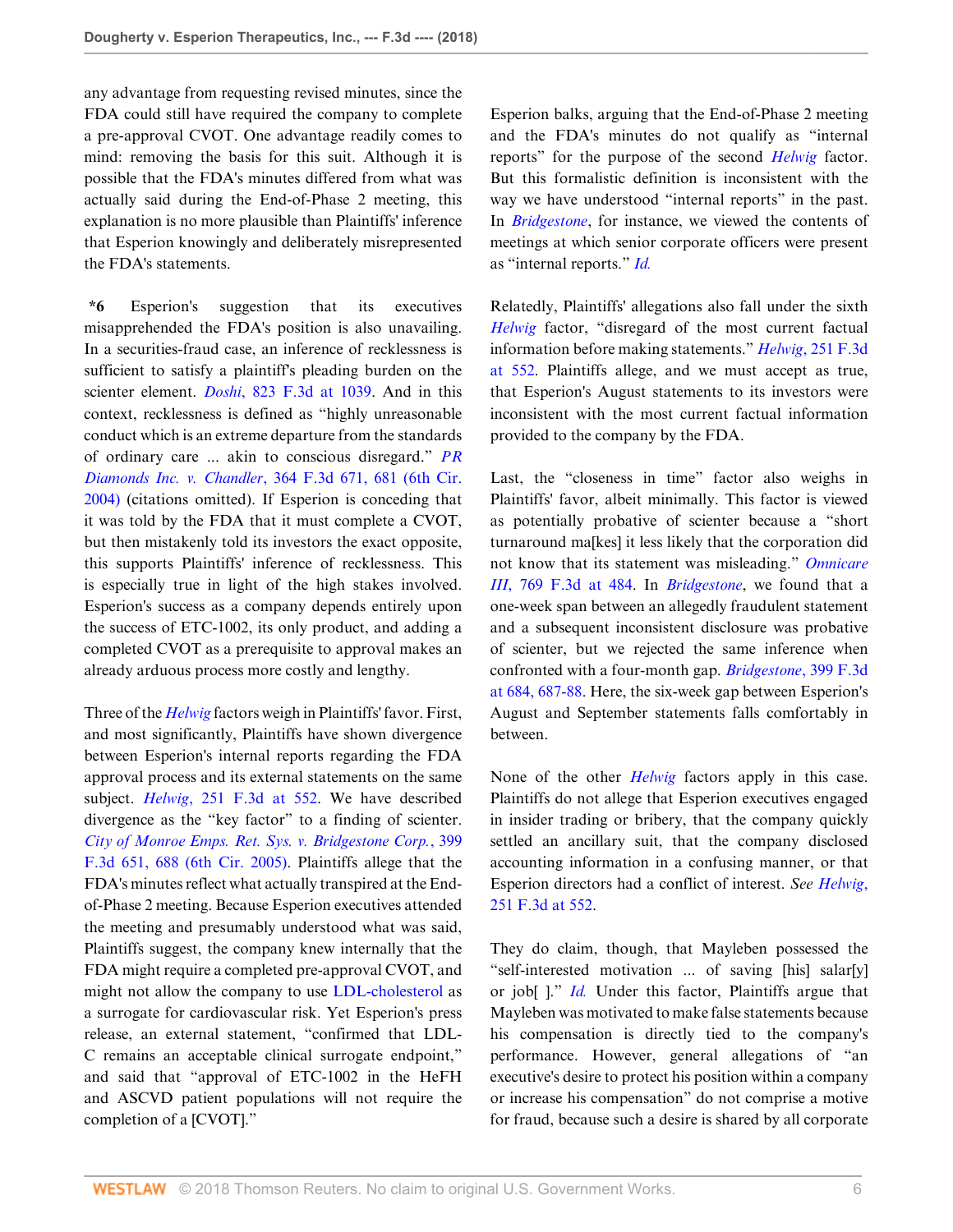officers. *PR Diamonds*[, 364 F.3d at 690](http://www.westlaw.com/Link/Document/FullText?findType=Y&serNum=2004349872&pubNum=0000506&originatingDoc=If5ccff60c2b211e89a72e3efe6364bb2&refType=RP&fi=co_pp_sp_506_690&originationContext=document&vr=3.0&rs=cblt1.0&transitionType=DocumentItem&contextData=(sc.Search)#co_pp_sp_506_690) (citations omitted). Rather, "to demonstrate motive, a plaintiff must show concrete benefits that could be realized by one or more of the false statements and wrongful nondisclosures alleged." *[Id.](http://www.westlaw.com/Link/Document/FullText?findType=Y&serNum=2004349872&pubNum=0000506&originatingDoc=If5ccff60c2b211e89a72e3efe6364bb2&refType=RP&originationContext=document&vr=3.0&rs=cblt1.0&transitionType=DocumentItem&contextData=(sc.Search))* Plaintiffs' motive allegations are too general and speculative to support an inference of scienter under the ninth *[Helwig](http://www.westlaw.com/Link/Document/FullText?findType=Y&serNum=2001454808&pubNum=0000506&originatingDoc=If5ccff60c2b211e89a72e3efe6364bb2&refType=RP&originationContext=document&vr=3.0&rs=cblt1.0&transitionType=DocumentItem&contextData=(sc.Search))* factor.

**\*7** Nonetheless, "the absence of a motive allegation is not fatal." *Tellabs*[, 551 U.S. at 325, 127 S.Ct. 2499](http://www.westlaw.com/Link/Document/FullText?findType=Y&serNum=2012518448&pubNum=0000708&originatingDoc=If5ccff60c2b211e89a72e3efe6364bb2&refType=RP&originationContext=document&vr=3.0&rs=cblt1.0&transitionType=DocumentItem&contextData=(sc.Search)). Accepting Plaintiffs' factual allegations as true and taking them collectively, as we must do at this juncture, "a reasonable person [would] deem the inference of scienter at least as strong as any opposing inference." *Id.* [at 326, 127 S.Ct.](http://www.westlaw.com/Link/Document/FullText?findType=Y&serNum=2012518448&pubNum=0000708&originatingDoc=If5ccff60c2b211e89a72e3efe6364bb2&refType=RP&originationContext=document&vr=3.0&rs=cblt1.0&transitionType=DocumentItem&contextData=(sc.Search)) [2499](http://www.westlaw.com/Link/Document/FullText?findType=Y&serNum=2012518448&pubNum=0000708&originatingDoc=If5ccff60c2b211e89a72e3efe6364bb2&refType=RP&originationContext=document&vr=3.0&rs=cblt1.0&transitionType=DocumentItem&contextData=(sc.Search)). Esperion has offered no innocent inference stronger than Plaintiffs' inference that Esperion knowingly or recklessly made material misrepresentations or omissions in its August communications with investors. Such an innocent inference would require us to believe either that the FDA's meeting minutes do not accurately reflect what took place in the meeting, or that Esperion misunderstood what the FDA intended to require. The former is implausible; the latter supports Plaintiffs' allegation of recklessness.

Our decision in *[Kuyat](http://www.westlaw.com/Link/Document/FullText?findType=Y&serNum=2032983269&pubNum=0000506&originatingDoc=If5ccff60c2b211e89a72e3efe6364bb2&refType=RP&originationContext=document&vr=3.0&rs=cblt1.0&transitionType=DocumentItem&contextData=(sc.Search))* is not to the contrary. There, the plaintiffs alleged that BioMimetic, a company developing a new medical device, misled investors regarding the device's prospects for FDA approval. *Kuyat*[, 747 F.3d](http://www.westlaw.com/Link/Document/FullText?findType=Y&serNum=2032983269&pubNum=0000506&originatingDoc=If5ccff60c2b211e89a72e3efe6364bb2&refType=RP&fi=co_pp_sp_506_437&originationContext=document&vr=3.0&rs=cblt1.0&transitionType=DocumentItem&contextData=(sc.Search)#co_pp_sp_506_437) [at 437.](http://www.westlaw.com/Link/Document/FullText?findType=Y&serNum=2032983269&pubNum=0000506&originatingDoc=If5ccff60c2b211e89a72e3efe6364bb2&refType=RP&fi=co_pp_sp_506_437&originationContext=document&vr=3.0&rs=cblt1.0&transitionType=DocumentItem&contextData=(sc.Search)#co_pp_sp_506_437) The FDA had previously expressed concerns regarding the company's definition of the patient population to be studied, suggesting that it study a broader population. *Id.* [at 438](http://www.westlaw.com/Link/Document/FullText?findType=Y&serNum=2032983269&pubNum=0000506&originatingDoc=If5ccff60c2b211e89a72e3efe6364bb2&refType=RP&fi=co_pp_sp_506_438&originationContext=document&vr=3.0&rs=cblt1.0&transitionType=DocumentItem&contextData=(sc.Search)#co_pp_sp_506_438). BioMimetic conducted clinical trials, achieved statistically significant results in the company's desired population, and expressed optimism that the FDA would eventually approve its new device. *Id.* [at 439.](http://www.westlaw.com/Link/Document/FullText?findType=Y&serNum=2032983269&pubNum=0000506&originatingDoc=If5ccff60c2b211e89a72e3efe6364bb2&refType=RP&fi=co_pp_sp_506_439&originationContext=document&vr=3.0&rs=cblt1.0&transitionType=DocumentItem&contextData=(sc.Search)#co_pp_sp_506_439) However, the FDA ultimately decided not to approve the device, relying in part upon BioMimetic's failure to show the device's effectiveness in the broader population. *Id.* [at 440](http://www.westlaw.com/Link/Document/FullText?findType=Y&serNum=2032983269&pubNum=0000506&originatingDoc=If5ccff60c2b211e89a72e3efe6364bb2&refType=RP&fi=co_pp_sp_506_440&originationContext=document&vr=3.0&rs=cblt1.0&transitionType=DocumentItem&contextData=(sc.Search)#co_pp_sp_506_440). A group of investors filed suit, alleging that BioMimetic painted too rosy a picture of the device's prospects of approval, especially in light of the FDA's earlier concerns. *[Id.](http://www.westlaw.com/Link/Document/FullText?findType=Y&serNum=2032983269&pubNum=0000506&originatingDoc=If5ccff60c2b211e89a72e3efe6364bb2&refType=RP&originationContext=document&vr=3.0&rs=cblt1.0&transitionType=DocumentItem&contextData=(sc.Search))* We held that the plaintiffs failed to adequately plead scienter: "While BioMimetic may have ultimately been mistaken about which population the FDA wanted the company to use ... there are no facts suggesting the company knew this at the time its representatives spoke." *Id.* [at 442](http://www.westlaw.com/Link/Document/FullText?findType=Y&serNum=2032983269&pubNum=0000506&originatingDoc=If5ccff60c2b211e89a72e3efe6364bb2&refType=RP&fi=co_pp_sp_506_442&originationContext=document&vr=3.0&rs=cblt1.0&transitionType=DocumentItem&contextData=(sc.Search)#co_pp_sp_506_442). In so holding, we pointed out that the FDA was not definitive in its

statements regarding the patient population it expected BioMimetic to analyze, and we credited the company for its willingness to release the results of a study containing both positive and negative results. *Id.* [at 442-43](http://www.westlaw.com/Link/Document/FullText?findType=Y&serNum=2032983269&pubNum=0000506&originatingDoc=If5ccff60c2b211e89a72e3efe6364bb2&refType=RP&fi=co_pp_sp_506_442&originationContext=document&vr=3.0&rs=cblt1.0&transitionType=DocumentItem&contextData=(sc.Search)#co_pp_sp_506_442).

Here, unlike *[Kuyat](http://www.westlaw.com/Link/Document/FullText?findType=Y&serNum=2032983269&pubNum=0000506&originatingDoc=If5ccff60c2b211e89a72e3efe6364bb2&refType=RP&originationContext=document&vr=3.0&rs=cblt1.0&transitionType=DocumentItem&contextData=(sc.Search))*, Plaintiffs allege facts—that the FDA meeting minutes reflect what was said during the End-of-Phase 2 meeting, and that what was said at that meeting was inconsistent with what Esperion told its investors in August—that most assuredly support a strong inference that the company knew its statements were false. At the very least, Plaintiffs' allegations support a strong inference that Esperion recklessly misstated to its investors what the FDA said during the meeting. The district court therefore erred by concluding that Plaintiffs' amended complaint failed to adequately allege scienter.

B.

The PSLRA also contains a limited safe harbor for forward-looking statements. Subject to other limitations that are irrelevant here, in a securities-fraud case, a defendant will not be liable for a material forwardlooking statement if either (1) the statement is "identified as a forward-looking statement, and is accompanied by meaningful cautionary statements identifying important factors that could cause actual results to differ materially from those in the forward-looking statement," or (2) "the plaintiff fails to prove that the forward-looking statement ... was made with actual knowledge ... that the statement was false or misleading." [15 U.S.C.](http://www.westlaw.com/Link/Document/FullText?findType=L&pubNum=1000546&cite=15USCAS78U-5&originatingDoc=If5ccff60c2b211e89a72e3efe6364bb2&refType=RB&originationContext=document&vr=3.0&rs=cblt1.0&transitionType=DocumentItem&contextData=(sc.Search)#co_pp_73390000a9020)  $§$  78u-5(c)(1)(A)-(B). The statute defines a "forwardlooking statement" as, among other things, "a statement of the plans and objectives of management for future operations, including plans or objectives relating to the products or services of the issuer," and "any statement of the assumptions underlying or relating to" such a statement. *Id.* [§ 78u-5\(i\)\(1\)\(B\), \(D\).](http://www.westlaw.com/Link/Document/FullText?findType=L&pubNum=1000546&cite=15USCAS78U-5&originatingDoc=If5ccff60c2b211e89a72e3efe6364bb2&refType=RB&originationContext=document&vr=3.0&rs=cblt1.0&transitionType=DocumentItem&contextData=(sc.Search)#co_pp_40730000ffe37) However, the safe harbor does not extend to "a statement of present or historical fact." *[Miller v. Champion Enters. Inc.](http://www.westlaw.com/Link/Document/FullText?findType=Y&serNum=2003684552&pubNum=0000506&originatingDoc=If5ccff60c2b211e89a72e3efe6364bb2&refType=RP&fi=co_pp_sp_506_678&originationContext=document&vr=3.0&rs=cblt1.0&transitionType=DocumentItem&contextData=(sc.Search)#co_pp_sp_506_678)*, 346 F.3d [660, 678 \(6th Cir. 2003\).](http://www.westlaw.com/Link/Document/FullText?findType=Y&serNum=2003684552&pubNum=0000506&originatingDoc=If5ccff60c2b211e89a72e3efe6364bb2&refType=RP&fi=co_pp_sp_506_678&originationContext=document&vr=3.0&rs=cblt1.0&transitionType=DocumentItem&contextData=(sc.Search)#co_pp_sp_506_678)

**\*8** Esperion argues that its August statements regarding the End-of-Phase 2 meeting fall within this safe harbor, either as forward-looking statements or as assumptions underlying forward-looking statements. Under this theory, Esperion's August statements that the FDA had confirmed that it would not require completion of a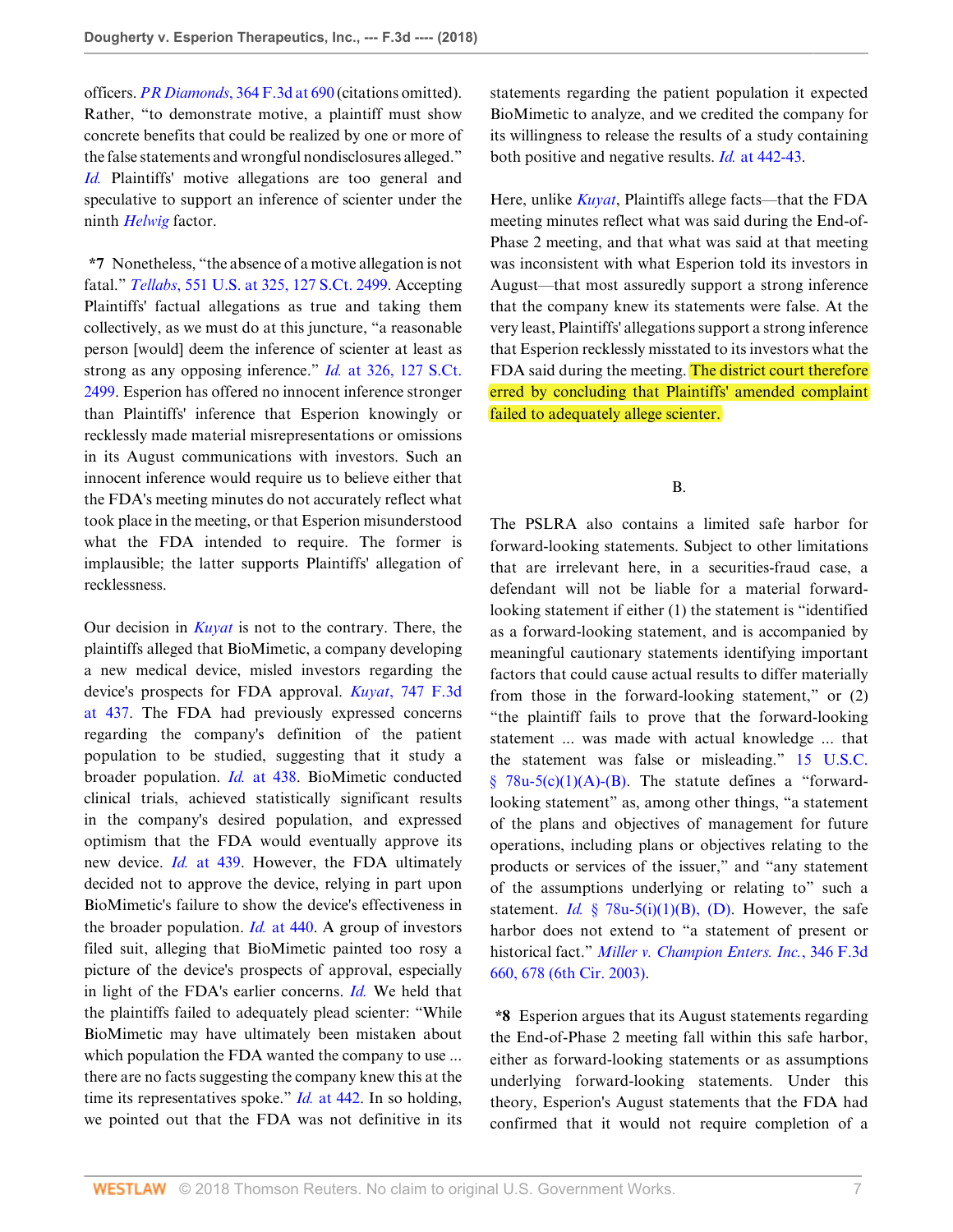CVOT prior to approving ETC-1002 looked toward the prospect of future approval.

Although it is true that Esperion's statements concern an event in the future, that alone does not automatically make them forward-looking statements. In *[Julianello v.](http://www.westlaw.com/Link/Document/FullText?findType=Y&serNum=2036598715&pubNum=0000506&originatingDoc=If5ccff60c2b211e89a72e3efe6364bb2&refType=RP&fi=co_pp_sp_506_921&originationContext=document&vr=3.0&rs=cblt1.0&transitionType=DocumentItem&contextData=(sc.Search)#co_pp_sp_506_921) K-V Pharmaceutical Co.*[, 791 F.3d 915, 921 \(8th Cir.](http://www.westlaw.com/Link/Document/FullText?findType=Y&serNum=2036598715&pubNum=0000506&originatingDoc=If5ccff60c2b211e89a72e3efe6364bb2&refType=RP&fi=co_pp_sp_506_921&originationContext=document&vr=3.0&rs=cblt1.0&transitionType=DocumentItem&contextData=(sc.Search)#co_pp_sp_506_921) [2015\)](http://www.westlaw.com/Link/Document/FullText?findType=Y&serNum=2036598715&pubNum=0000506&originatingDoc=If5ccff60c2b211e89a72e3efe6364bb2&refType=RP&fi=co_pp_sp_506_921&originationContext=document&vr=3.0&rs=cblt1.0&transitionType=DocumentItem&contextData=(sc.Search)#co_pp_sp_506_921), our sister circuit supplied a useful test: "The critical inquiry in determining whether a statement is forward-looking is whether its veracity can be determined at the time the statement is made...." If so, then the statement is not forward-looking. Take for instance a man's statement to his friend, "My girlfriend has agreed to marry me." That is not a forward-looking statement. Rather, it is a backward-looking statement concerning a future event. When the man spoke to his friend, it was objectively discernable whether his girlfriend had accepted his proposal—either she had, or she had not.

Similarly, the operative statements here—"[w]e know that [ETC-]1002 will not require a CV outcomes trial to be completed prior to approval in patients with [HeFH] and ASCVD," and the like—are not forward-looking. When Esperion made its statements in August, the company knew what the FDA had told it during the End-of-Phase 2 meeting. Therefore, the truth or falsity of Esperion's statements was discernible at the time they were made.

Esperion might still escape liability, however, if the contested statements were "assumptions underlying or relating to" a forward-looking statement. [15 U.S.C. §](http://www.westlaw.com/Link/Document/FullText?findType=L&pubNum=1000546&cite=15USCAS78U-5&originatingDoc=If5ccff60c2b211e89a72e3efe6364bb2&refType=RB&originationContext=document&vr=3.0&rs=cblt1.0&transitionType=DocumentItem&contextData=(sc.Search)#co_pp_f1680000bf130)  $78u-5(i)(1)(D)$ . This is the conclusion reached by the district court, based upon our holding in *[Miller](http://www.westlaw.com/Link/Document/FullText?findType=Y&serNum=2003684552&pubNum=0000506&originatingDoc=If5ccff60c2b211e89a72e3efe6364bb2&refType=RP&fi=co_pp_sp_506_680&originationContext=document&vr=3.0&rs=cblt1.0&transitionType=DocumentItem&contextData=(sc.Search)#co_pp_sp_506_680)*, 346 [F.3d at 680-81.](http://www.westlaw.com/Link/Document/FullText?findType=Y&serNum=2003684552&pubNum=0000506&originatingDoc=If5ccff60c2b211e89a72e3efe6364bb2&refType=RP&fi=co_pp_sp_506_680&originationContext=document&vr=3.0&rs=cblt1.0&transitionType=DocumentItem&contextData=(sc.Search)#co_pp_sp_506_680) There, we held that, consistent with the statutory language, present factual statements that underlie forward-looking statements can fall within the PSLRA's safe harbor. *[Id.](http://www.westlaw.com/Link/Document/FullText?findType=Y&serNum=2003684552&pubNum=0000506&originatingDoc=If5ccff60c2b211e89a72e3efe6364bb2&refType=RP&originationContext=document&vr=3.0&rs=cblt1.0&transitionType=DocumentItem&contextData=(sc.Search))* Miller concerned, in part, an allegation that the defendant had engaged in fraud by making the following materially false statement:

> As we start the second half of the year, we know that you are as concerned as we are regarding the performance of Champion Enterprises stock compared with the overall market. Housing stocks in general have under[-]performed the markets in 1999, and we are no exception. *Given the continuation of outstanding earnings growth and*

*the successful implementation of our retail strategy*, we challenge ourselves as to what we can do to enhance our stock value in a market dominated by Internet and the Dow Jones Nifty 50 stocks.

*Id.* [at 676](http://www.westlaw.com/Link/Document/FullText?findType=Y&serNum=2003684552&pubNum=0000506&originatingDoc=If5ccff60c2b211e89a72e3efe6364bb2&refType=RP&fi=co_pp_sp_506_676&originationContext=document&vr=3.0&rs=cblt1.0&transitionType=DocumentItem&contextData=(sc.Search)#co_pp_sp_506_676) (emphasis added). The plaintiffs in *[Miller](http://www.westlaw.com/Link/Document/FullText?findType=Y&serNum=2003684552&pubNum=0000506&originatingDoc=If5ccff60c2b211e89a72e3efe6364bb2&refType=RP&originationContext=document&vr=3.0&rs=cblt1.0&transitionType=DocumentItem&contextData=(sc.Search))* alleged that because the word "continuation" referred to the then-present state of affairs, the statement fell outside the PSLRA safe harbor. *Id.* [at 676-77](http://www.westlaw.com/Link/Document/FullText?findType=Y&serNum=2003684552&pubNum=0000506&originatingDoc=If5ccff60c2b211e89a72e3efe6364bb2&refType=RP&fi=co_pp_sp_506_676&originationContext=document&vr=3.0&rs=cblt1.0&transitionType=DocumentItem&contextData=(sc.Search)#co_pp_sp_506_676). We disagreed, concluding that the "continuation" language, "although certainly implying some present circumstances, also [was] the basis for the later forward-looking statements" regarding the company's "challenge" to enhance its stock value. *Id.* [at 677](http://www.westlaw.com/Link/Document/FullText?findType=Y&serNum=2003684552&pubNum=0000506&originatingDoc=If5ccff60c2b211e89a72e3efe6364bb2&refType=RP&fi=co_pp_sp_506_677&originationContext=document&vr=3.0&rs=cblt1.0&transitionType=DocumentItem&contextData=(sc.Search)#co_pp_sp_506_677) (citation and internal quotation marks omitted).

Applying the same standard to this case, Esperion argues that its August statements should be characterized as follows: Esperion was making a forward-looking prediction about the regulatory environment (no completed CVOT required for approval) that was grounded in an underlying historical fact (what the FDA told Esperion at the End-of-Phase 2 meeting). But this argument mischaracterizes the nature of Esperion's statements. Where the language used by the defendant in *[Miller](http://www.westlaw.com/Link/Document/FullText?findType=Y&serNum=2003684552&pubNum=0000506&originatingDoc=If5ccff60c2b211e89a72e3efe6364bb2&refType=RP&originationContext=document&vr=3.0&rs=cblt1.0&transitionType=DocumentItem&contextData=(sc.Search))* was phrased as an assumption ("*given* the continuation ..."), here, Esperion's statements were phrased as an observation of a historical fact ("The FDA *confirmed* ..."). *[Miller](http://www.westlaw.com/Link/Document/FullText?findType=Y&serNum=2003684552&originatingDoc=If5ccff60c2b211e89a72e3efe6364bb2&refType=RP&originationContext=document&vr=3.0&rs=cblt1.0&transitionType=DocumentItem&contextData=(sc.Search))*'s holding on the "continuation" language was confined to cases of "assumption" language. *Id.* [at 677.](http://www.westlaw.com/Link/Document/FullText?findType=Y&serNum=2003684552&pubNum=0000506&originatingDoc=If5ccff60c2b211e89a72e3efe6364bb2&refType=RP&fi=co_pp_sp_506_677&originationContext=document&vr=3.0&rs=cblt1.0&transitionType=DocumentItem&contextData=(sc.Search)#co_pp_sp_506_677)

**\*9** A different standard applies where, as here, a defendant makes "mixed statement[s] of present fact and future prediction." *[Id.](http://www.westlaw.com/Link/Document/FullText?findType=Y&serNum=2003684552&pubNum=0000506&originatingDoc=If5ccff60c2b211e89a72e3efe6364bb2&refType=RP&originationContext=document&vr=3.0&rs=cblt1.0&transitionType=DocumentItem&contextData=(sc.Search))* The *[Miller](http://www.westlaw.com/Link/Document/FullText?findType=Y&serNum=2003684552&pubNum=0000506&originatingDoc=If5ccff60c2b211e89a72e3efe6364bb2&refType=RP&originationContext=document&vr=3.0&rs=cblt1.0&transitionType=DocumentItem&contextData=(sc.Search))* court held that when a defendant makes mixed statements, and a statement of present or historical fact is specifically challenged as fraudulent, it can be separated from surrounding forwardlooking statements that remain within the safe harbor. *Id.* [at 678-79.](http://www.westlaw.com/Link/Document/FullText?findType=Y&serNum=2003684552&pubNum=0000506&originatingDoc=If5ccff60c2b211e89a72e3efe6364bb2&refType=RP&fi=co_pp_sp_506_678&originationContext=document&vr=3.0&rs=cblt1.0&transitionType=DocumentItem&contextData=(sc.Search)#co_pp_sp_506_678) To do so, the statements of fact must be "easily separable from the 'forward-looking statements,' " and the statements of fact must not have been "given merely as an 'assumption underlying' future projections." *Id.* [at 679](http://www.westlaw.com/Link/Document/FullText?findType=Y&serNum=2003684552&pubNum=0000506&originatingDoc=If5ccff60c2b211e89a72e3efe6364bb2&refType=RP&fi=co_pp_sp_506_679&originationContext=document&vr=3.0&rs=cblt1.0&transitionType=DocumentItem&contextData=(sc.Search)#co_pp_sp_506_679). Put another way, a non-forward-looking statement that can be analyzed discretely from forwardlooking statements, and does not function as an express assumption underlying a future projection, is outside the PSLRA safe harbor for forward-looking statements.